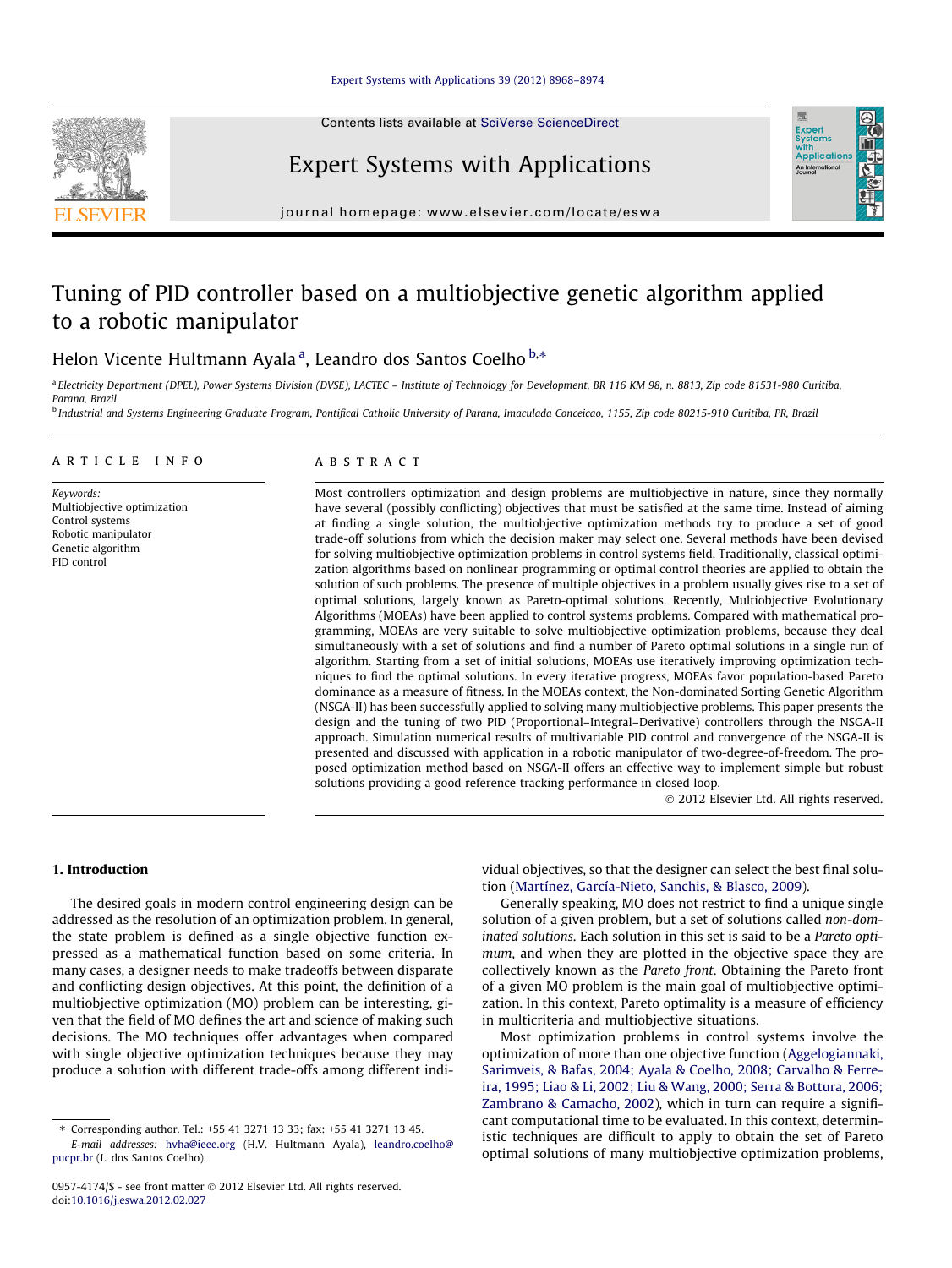so stochastic methods have been widely used and applied. Among them, the use of evolutionary algorithms and other nature-inspired algorithms for solving multiobjective optimization problems has significantly grown in the last years, giving raise to a wide variety of algorithms ([Coello, 1999; Coello, Van Veldhuizen, & Lamont,](#page--1-0) [2002; Deb, 2001; Fonseca & Fleming, 1995; Osyczka, 1985; Van](#page--1-0) [Veldhuizen & Lamont, 2000\)](#page--1-0). Evolutionary Algorithms (EAs) are general-purpose stochastic search methods that use the metaphor of evolution as the key element in the design and implementation of computer-based problem solving systems. EAs offer a number of advantages: robust and reliable performance, global search capability, little or no information requirement, and others.

In recent years, in particular, genetic algorithms (GAs) have been investigated by many authors (see examples in [Amjady &](#page--1-0) [Nasri-Rad \(2010\), Bakirli, Birant, & Kut \(2011\), Coello \(1999\), Coel](#page--1-0)[lo et al. \(2002\), Deb \(2001\), Kuroki, Young, & Haupt \(2010\), Lee &](#page--1-0) [Ahn \(2011\), Mahmoudabadi & Tavakkoli-Moghaddam \(2011\),](#page--1-0) [Prakash, Chan, & Deshmukh \(2011\)](#page--1-0)). GAs are based on the genetic process of biological organisms such as natural selection and reproduction. Furthermore, GAs are adaptive methods that may be used to solve search and optimization problems. GAs do not guarantee to obtain the optimal solution, but they provide appropriate solutions to a wide range of optimization problems which other deterministic methods find difficult. However, GA possesses advantages that it does not require any gradient information and inherent parallelism in searching the design space, thus making it a robust adaptive optimization technique.

GAs work with a population of individuals (potential solutions of optimization problem), each representing a possible solution to a given problem. Each individual is assigned a fitness score according to the qualification of that solution for the given problem. Individuals are selected from the population and recombined to produce offspring (new solutions) using the crossover and mutation mechanisms comprising the next generation. The GA is applied until that the evolutionary procedure meets a given evolution stopping criteria.

For multi-objective optimization methods, some modification to the simple GA is necessary. Multi-Objective Genetic Algorithm (MOGA) [\(Fonseca & Fleming, 1993\)](#page--1-0), Vector Evaluated Genetic Algorithm (VEGA) ([Schaffer, 1985\)](#page--1-0), Niched Pareto Genetic Algorithm (NPGA) ([Horn, Nafpliotis, & Goldberg, 1994\)](#page--1-0) and Non-Dominated Sorting Genetic Algorithm (NSGA) [\(Srinivas & Deb, 1994\)](#page--1-0) are examples of GA based multi-objective solution methods.

The NSGA proposed by [Srinivas and Deb \(1994\)](#page--1-0) has been successfully applied to solving many problems, the main criticisms of this approach has been its high computational complexity of nondominated sorting, lack of elitism, and need for specifying a tunable parameter called sharing parameter. Recently, [Deb, Pratap,](#page--1-0) [Agarwal, and Meyarivan \(2002\)](#page--1-0) reported an improved version of NSGA, which they called NSGA-II, to address all the above issues. NSGA-II is based on Pareto solutions, measuring individual fitness according to their dominance property. The non-dominated individuals in the population are regarded as the fittest, and the dominated individuals are assigned lower fitness values.

The purpose of this work is to extend this methodology for solution of a multiobjective control problem under the framework of NSGA-II approach proposed in [Ayala and Coelho \(2008\).](#page--1-0) The efficiency of the proposed method is illustrated by solving the tuning of a PID (Proportional-Integral-Derivative) multivariable controller applied to a robotic manipulator of two-degree-offreedom. In the present work, two objective optimizations were carried out to obtain the PID's design parameters. Simulation results show that the NSGA-II algorithm can evolve good control profiles which result in an acceptable compromise between two (and possibly conflicting) objectives of tracking of position and velocity trajectories.

The remainder of this paper is organized as follows. In Section 2, the fundamentals of robotic manipulator are presented, while Section [3](#page--1-0) explains the concepts of multiobjective optimization and the NSGA-II method. Section [4](#page--1-0) presents the setup the NSGA-II approach and the simulation results. Lastly, Section [5](#page--1-0) outlines the conclusion and future research.

#### 2. Description of robotic manipulator of two-degree of freedom

Equations that characterize the robot dynamic are represented by a set of coupling differential equations, and, there are terms such as: varying inertia, centrifugal and Coriolis torques, load and gravity terms. The movement of the end-effector in a particular trajectory with constraint speed requires a complex set of torque functions to be applied to the actuators in the link of the robotic manipulator. Next, the description of the robot mathematical model is presented.

The manipulator model usually considers the representation of the robotic manipulator dynamic of *n*-links (in our case  $n = 2$ ) governed by the following equation ([Ayala & Coelho, 2008\)](#page--1-0):

$$
M(\theta)\ddot{\theta} + C(\theta,\dot{\theta}) + G(\theta) = \tau \tag{1}
$$

where  $M(\theta) \in \mathbb{R}^{n \times n}$  is the positive definite matrix of the system,  $C(\theta, \dot{\theta}) \in \mathfrak{R}^{n \times 1}$  is the vector that represents the effects of centrifugal and Coriolis torques,  $G(\theta) \in \mathbb{R}^{n \times 1}$  is the vector of the gravitational torque effect,  $\tau \in \mathbb{R}^{n \times 1}$  is the vector of the torque of the links, and,  $\theta$ ,  $\dot{\theta}$ , and  $\ddot{\theta}$  are angular position, velocity and acceleration of the links. The dynamic model of robotic manipulator utilized for evaluation of the controllers is presented in Fig. 1.

The dynamic equations are given by [Craig \(1996\)](#page--1-0):

$$
\tau_1 = m_2 l_2^2 (\ddot{\theta}_1 + \ddot{\theta}_2) + m_2 l_1 l_2 c_2 (2 \ddot{\theta}_1 + \ddot{\theta}_2) + (m_1 + m_2) l_1^2 \ddot{\theta}_1 - m_2 l_1 l_2 s_2 \dot{\theta}_2^2 - 2 m_2 l_1 l_2 s_2 \dot{\theta}_1 \dot{\theta}_2 + m_2 l_2 g c_{12} + (m_1 + m_2) l_1 g c_1
$$
 (2)

$$
\tau_2 = m_2 l_1 l_2 c_2 \ddot{\theta}_1 + m_2 l_1 l_2 s_2 \dot{\theta}_1^2 + m_2 l_1 g c_{12} + m_2 l_2^2 (\ddot{\theta}_1 + \ddot{\theta}_2)
$$
(3)

where  $s_1 = \sin(\theta_1)$ ,  $s_2 = \sin(\theta_2)$ ,  $c_1 = \cos(\theta_1)$ ,  $c_2 = \cos(\theta_2)$ , and  $c_{12}$  = cos( $\theta_1$  +  $\theta_2$ ) and the subscript 1 and 2 denote the parameters of the links 1 and 2, respectively. Parameters utilized in all simulations were: links lengths  $- l_1 = 0.8$  m and  $l_2 = 0.4$  m, links masses  $$  $m_1 = m_2 = 0.1$  kg, and gravity acceleration g = 9.81 m/s<sup>2</sup> ([Mital &](#page--1-0) [Chin, 1995](#page--1-0)). The sampling period is  $T_s = 10$  ms and the simulation period is 2 s ( $N = 200$  samples). The imposed constraint in torque  $\tau_1$  and  $\tau_2$  are [-1000; 1000] N m. Signals  $\theta_{d,j}$  and  $\dot{\theta}_{d,j}$  are desired values of the angular position and velocity of the robotic links, respectively. The position and velocity error vectors are respectively defined by



Fig. 1. Geometry of robotic manipulator of two-degree of freedom.